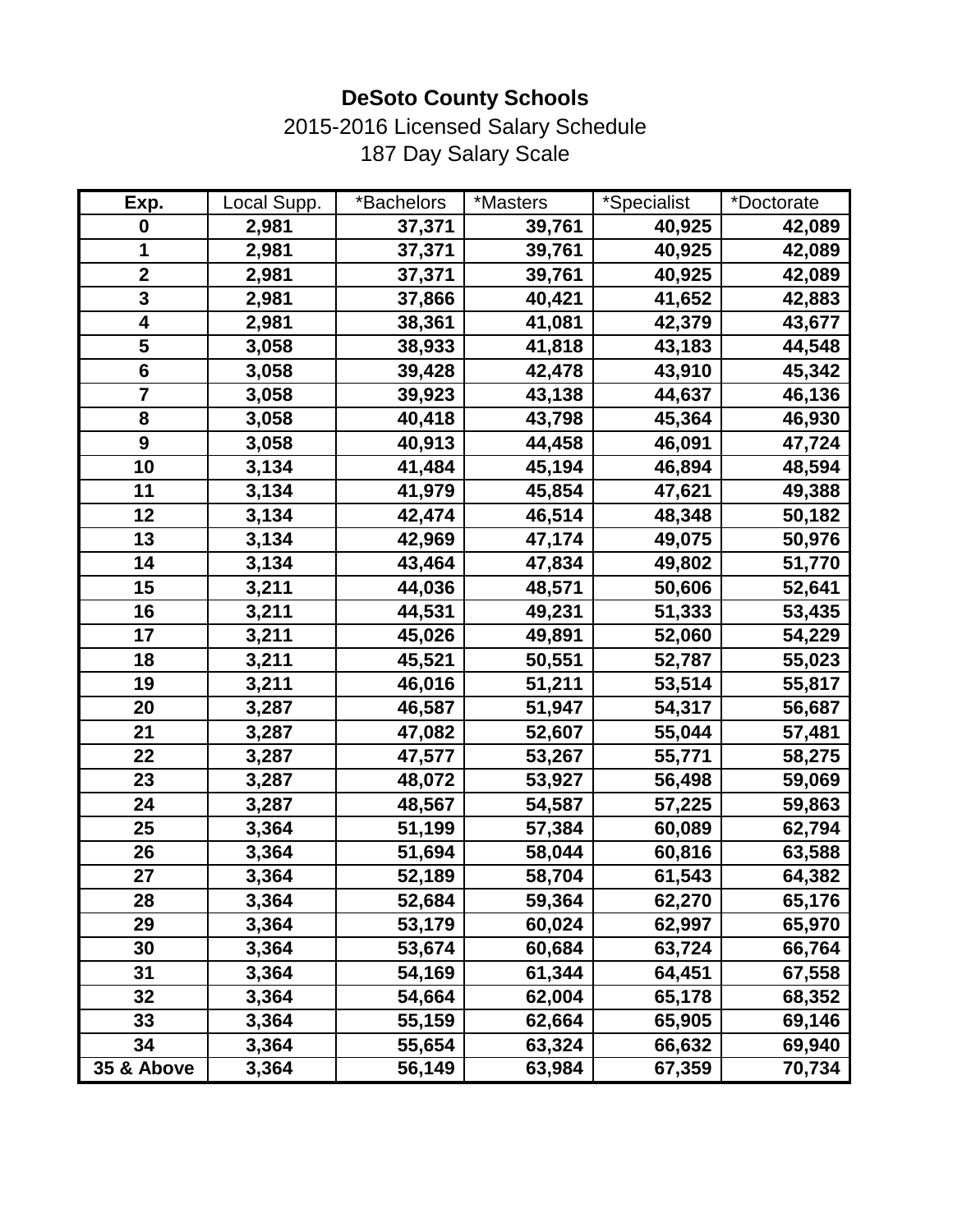2015-2016 Licensed Salary Schedule 190 Day Salary Scale

| Exp.                    | Local Supp. | *Bachelors | *Masters | *Specialist | *Doctorate |
|-------------------------|-------------|------------|----------|-------------|------------|
| $\boldsymbol{0}$        | 2,981       | 37,971     | 40,399   | 41,582      | 42,764     |
| 1                       | 2,981       | 37,971     | 40,399   | 41,582      | 42,764     |
| $\boldsymbol{2}$        | 2,981       | 37,971     | 40,399   | 41,582      | 42,764     |
| 3                       | 2,981       | 38,473     | 41,069   | 42,320      | 43,571     |
| 4                       | 2,981       | 38,976     | 41,740   | 43,059      | 44,378     |
| 5                       | 3,058       | 39,558     | 42,489   | 43,876      | 45,263     |
| $6\phantom{1}$          | 3,058       | 40,061     | 43,159   | 44,614      | 46,069     |
| $\overline{\mathbf{7}}$ | 3,058       | 40,563     | 43,830   | 45,353      | 46,876     |
| 8                       | 3,058       | 41,066     | 44,501   | 46,092      | 47,683     |
| $\boldsymbol{9}$        | 3,058       | 41,569     | 45,171   | 46,830      | 48,490     |
| 10                      | 3,134       | 42,150     | 45,919   | 47,646      | 49,374     |
| 11                      | 3,134       | 42,652     | 46,590   | 48,385      | 50,180     |
| 12                      | 3,134       | 43,155     | 47,260   | 49,124      | 50,987     |
| 13                      | 3,134       | 43,658     | 47,931   | 49,862      | 51,794     |
| 14                      | 3,134       | 44,161     | 48,601   | 50,601      | 52,601     |
| 15                      | 3,211       | 44,742     | 49,350   | 51,418      | 53,486     |
| 16                      | 3,211       | 45,245     | 50,021   | 52,157      | 54,292     |
| 17                      | 3,211       | 45,748     | 50,691   | 52,895      | 55,099     |
| 18                      | 3,211       | 46,251     | 51,362   | 53,634      | 55,906     |
| 19                      | 3,211       | 46,754     | 52,033   | 54,373      | 56,712     |
| 20                      | 3,287       | 47,334     | 52,780   | 55,188      | 57,596     |
| 21                      | 3,287       | 47,837     | 53,451   | 55,927      | 58,403     |
| 22                      | 3,287       | 48,340     | 54,122   | 56,666      | 59,210     |
| 23                      | 3,287       | 48,843     | 54,792   | 57,404      | 60,017     |
| 24                      | 3,287       | 49,346     | 55,463   | 58,143      | 60,823     |
| 25                      | 3,364       | 52,020     | 58,305   | 61,053      | 63,801     |
| 26                      | 3,364       | 52,523     | 58,975   | 61,792      | 64,608     |
| 27                      | 3,364       | 53,026     | 59,646   | 62,530      | 65,415     |
| 28                      | 3,364       | 53,529     | 60,316   | 63,269      | 66,222     |
| 29                      | 3,364       | 54,032     | 60,987   | 64,008      | 67,028     |
| 30                      | 3,364       | 54,535     | 61,658   | 64,746      | 67,835     |
| 31                      | 3,364       | 55,038     | 62,328   | 65,485      | 68,642     |
| 32                      | 3,364       | 55,541     | 62,999   | 66,224      | 69,449     |
| 33                      | 3,364       | 56,044     | 63,669   | 66,962      | 70,255     |
| 34                      | 3,364       | 56,547     | 64,340   | 67,701      | 71,062     |
| 35 & Above              | 3,364       | 57,050     | 65,010   | 68,440      | 71,869     |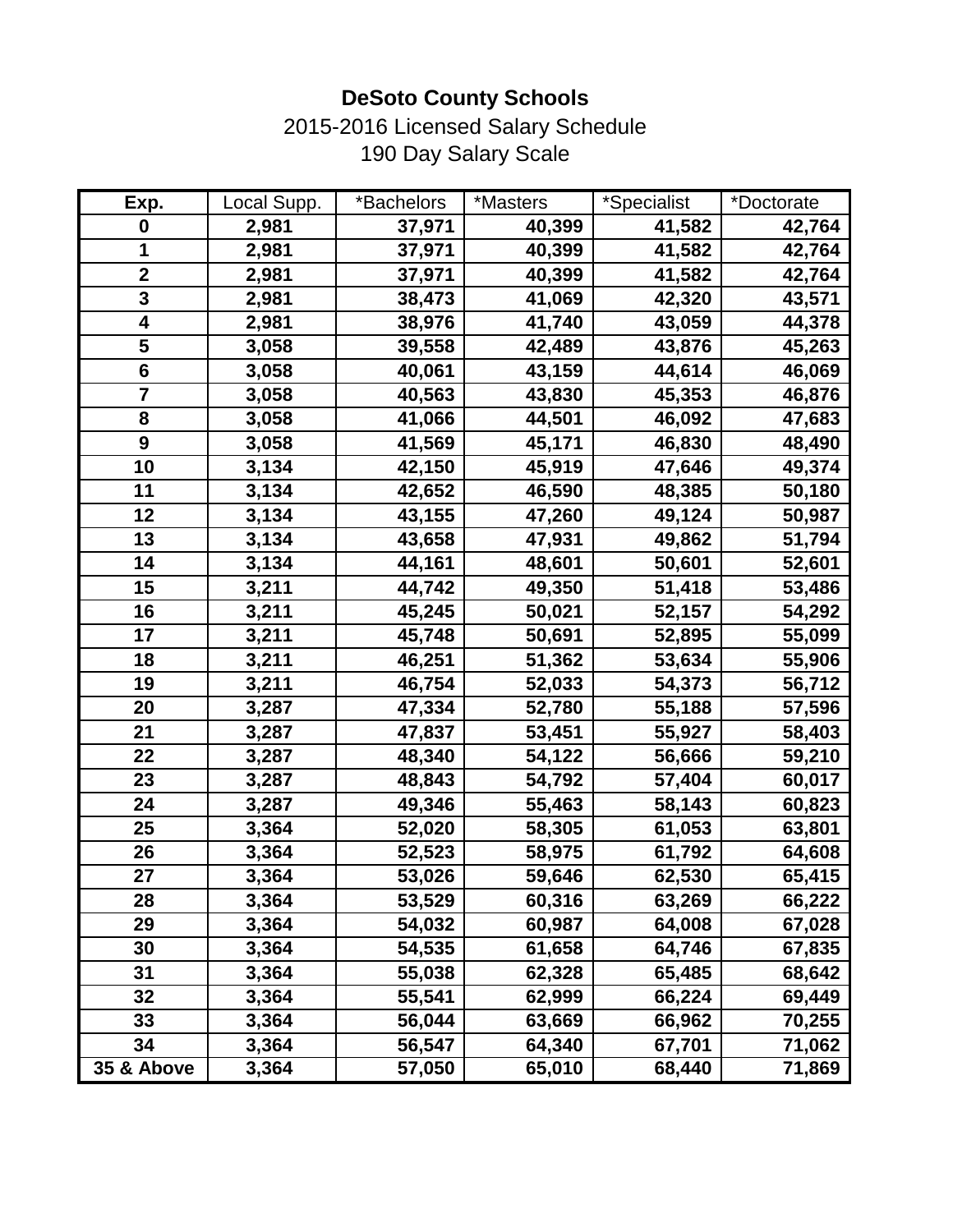2015-2016 Licensed Salary Schedule 200 Day Salary Scale

| Exp.                    | Local Supp. | *Bachelors | *Masters | *Specialist | *Doctorate |
|-------------------------|-------------|------------|----------|-------------|------------|
| $\mathbf 0$             | 2,981       | 39,969     | 42,525   | 43,770      | 45,015     |
| 1                       | 2,981       | 39,969     | 42,525   | 43,770      | 45,015     |
| $\boldsymbol{2}$        | 2,981       | 39,969     | 42,525   | 43,770      | 45,015     |
| 3                       | 2,981       | 40,498     | 43,231   | 44,548      | 45,864     |
| 4                       | 2,981       | 41,028     | 43,937   | 45,325      | 46,713     |
| 5                       | 3,058       | 41,640     | 44,725   | 46,185      | 47,645     |
| $6\phantom{1}$          | 3,058       | 42,169     | 45,431   | 46,963      | 48,494     |
| $\overline{\mathbf{7}}$ | 3,058       | 42,698     | 46,137   | 47,740      | 49,343     |
| 8                       | 3,058       | 43,228     | 46,843   | 48,518      | 50,193     |
| $\boldsymbol{9}$        | 3,058       | 43,757     | 47,549   | 49,295      | 51,042     |
| 10                      | 3,134       | 44,368     | 48,336   | 50,154      | 51,972     |
| 11                      | 3,134       | 44,897     | 49,042   | 50,932      | 52,821     |
| 12                      | 3,134       | 45,427     | 49,748   | 51,709      | 53,671     |
| 13                      | 3,134       | 45,956     | 50,453   | 52,487      | 54,520     |
| 14                      | 3,134       | 46,486     | 51,159   | 53,264      | 55,369     |
| 15                      | 3,211       | 47,097     | 51,948   | 54,124      | 56,301     |
| 16                      | 3,211       | 47,627     | 52,653   | 54,902      | 57,150     |
| 17                      | 3,211       | 48,156     | 53,359   | 55,679      | 57,999     |
| 18                      | 3,211       | 48,686     | 54,065   | 56,457      | 58,848     |
| 19                      | 3,211       | 49,215     | 54,771   | 57,234      | 59,697     |
| 20                      | 3,287       | 49,826     | 55,558   | 58,093      | 60,628     |
| 21                      | 3,287       | 50,355     | 56,264   | 58,871      | 61,477     |
| 22                      | 3,287       | 50,884     | 56,970   | 59,648      | 62,326     |
| 23                      | 3,287       | 51,414     | 57,676   | 60,426      | 63,175     |
| 24                      | 3,287       | 51,943     | 58,382   | 61,203      | 64,025     |
| 25                      | 3,364       | 54,758     | 61,373   | 64,266      | 67,159     |
| 26                      | 3,364       | 55,288     | 62,079   | 65,044      | 68,009     |
| 27                      | 3,364       | 55,817     | 62,785   | 65,821      | 68,858     |
| 28                      | 3,364       | 56,347     | 63,491   | 66,599      | 69,707     |
| 29                      | 3,364       | 56,876     | 64,197   | 67,376      | 70,556     |
| 30                      | 3,364       | 57,405     | 64,903   | 68,154      | 71,405     |
| 31                      | 3,364       | 57,935     | 65,609   | 68,932      | 72,255     |
| 32                      | 3,364       | 58,464     | 66,314   | 69,709      | 73,104     |
| 33                      | 3,364       | 58,994     | 67,020   | 70,487      | 73,953     |
| 34                      | 3,364       | 59,523     | 67,726   | 71,264      | 74,802     |
| 35 & Above              | 3,364       | 60,052     | 68,432   | 72,042      | 75,651     |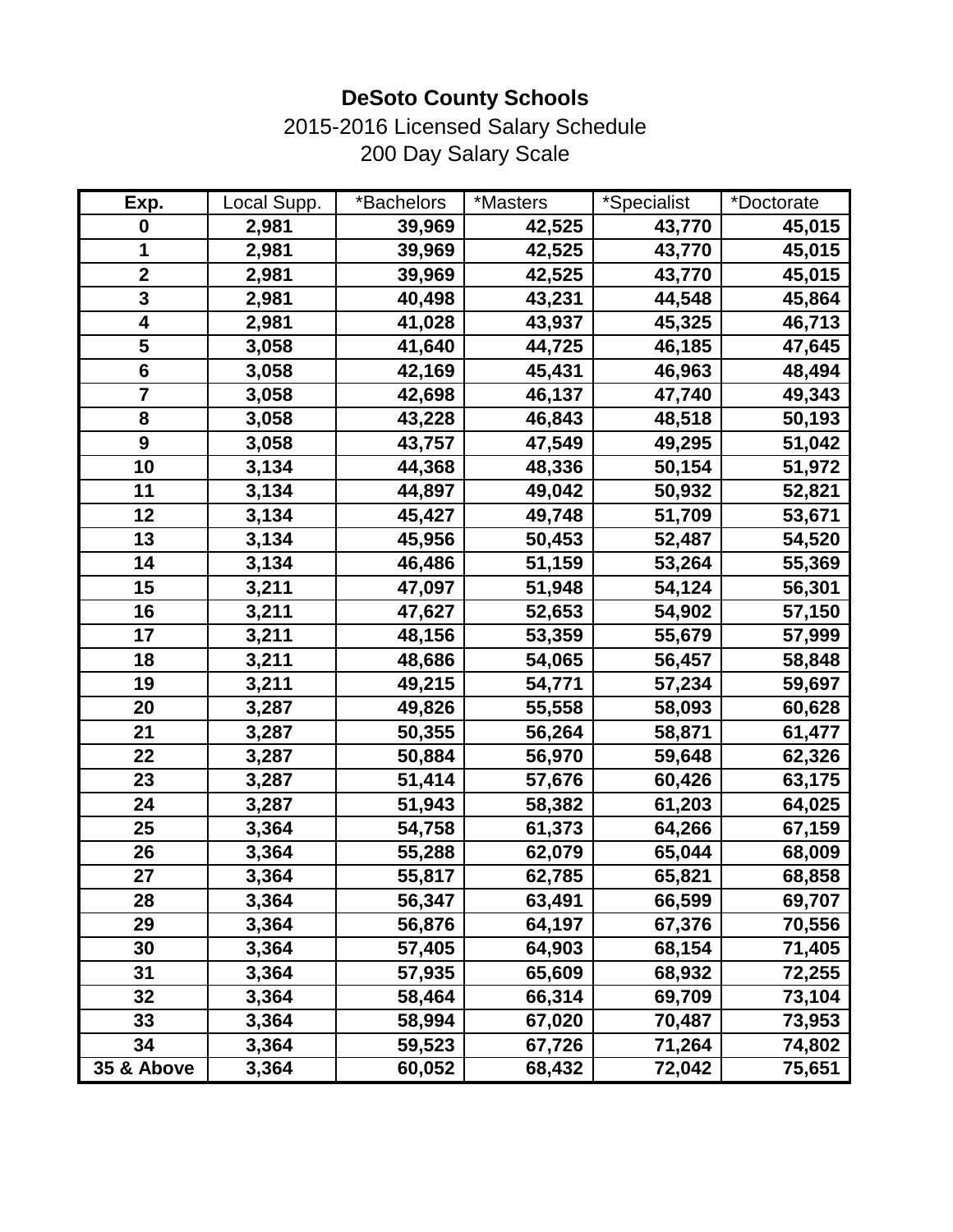2015-2016 Licensed Salary Schedule 205 Day Salary Scale

| Exp.                    | Local Supp. | *Bachelors | *Masters | *Specialist | *Doctorate |
|-------------------------|-------------|------------|----------|-------------|------------|
| $\mathbf 0$             | 2,981       | 40,968     | 43,588   | 44,864      | 46,140     |
| 1                       | 2,981       | 40,968     | 43,588   | 44,864      | 46,140     |
| $\boldsymbol{2}$        | 2,981       | 40,968     | 43,588   | 44,864      | 46,140     |
| 3                       | 2,981       | 41,511     | 44,312   | 45,661      | 47,011     |
| 4                       | 2,981       | 42,054     | 45,035   | 46,458      | 47,881     |
| 5                       | 3,058       | 42,681     | 45,843   | 47,340      | 48,836     |
| $6\phantom{1}$          | 3,058       | 43,223     | 46,567   | 48,137      | 49,706     |
| $\overline{\mathbf{7}}$ | 3,058       | 43,766     | 47,290   | 48,934      | 50,577     |
| 8                       | 3,058       | 44,309     | 48,014   | 49,731      | 51,447     |
| $\boldsymbol{9}$        | 3,058       | 44,851     | 48,737   | 50,528      | 52,318     |
| 10                      | 3,134       | 45,477     | 49,544   | 51,408      | 53,271     |
| 11                      | 3,134       | 46,020     | 50,268   | 52,205      | 54,142     |
| 12                      | 3,134       | 46,562     | 50,991   | 53,002      | 55,012     |
| 13                      | 3,134       | 47,105     | 51,715   | 53,799      | 55,883     |
| 14                      | 3,134       | 47,648     | 52,438   | 54,596      | 56,753     |
| 15                      | 3,211       | 48,275     | 53,246   | 55,477      | 57,708     |
| 16                      | 3,211       | 48,817     | 53,970   | 56,274      | 58,578     |
| 17                      | 3,211       | 49,360     | 54,693   | 57,071      | 59,449     |
| 18                      | 3,211       | 49,903     | 55,417   | 57,868      | 60,319     |
| 19                      | 3,211       | 50,445     | 56,140   | 58,665      | 61,190     |
| 20                      | 3,287       | 51,071     | 56,947   | 59,545      | 62,144     |
| 21                      | 3,287       | 51,614     | 57,671   | 60,342      | 63,014     |
| 22                      | 3,287       | 52,157     | 58,394   | 61,139      | 63,884     |
| 23                      | 3,287       | 52,699     | 59,118   | 61,936      | 64,755     |
| 24                      | 3,287       | 53,242     | 59,841   | 62,733      | 65,625     |
| 25                      | 3,364       | 56,127     | 62,908   | 65,873      | 68,838     |
| 26                      | 3,364       | 56,670     | 63,631   | 66,670      | 69,709     |
| 27                      | 3,364       | 57,213     | 64,355   | 67,467      | 70,579     |
| 28                      | 3,364       | 57,755     | 65,078   | 68,264      | 71,450     |
| 29                      | 3,364       | 58,298     | 65,802   | 69,061      | 72,320     |
| 30                      | 3,364       | 58,840     | 66,525   | 69,858      | 73,190     |
| 31                      | 3,364       | 59,383     | 67,249   | 70,655      | 74,061     |
| 32                      | 3,364       | 59,926     | 67,972   | 71,452      | 74,931     |
| 33                      | 3,364       | 60,468     | 68,696   | 72,249      | 75,802     |
| 34                      | 3,364       | 61,011     | 69,419   | 73,046      | 76,672     |
| 35 & Above              | 3,364       | 61,554     | 70,143   | 73,843      | 77,543     |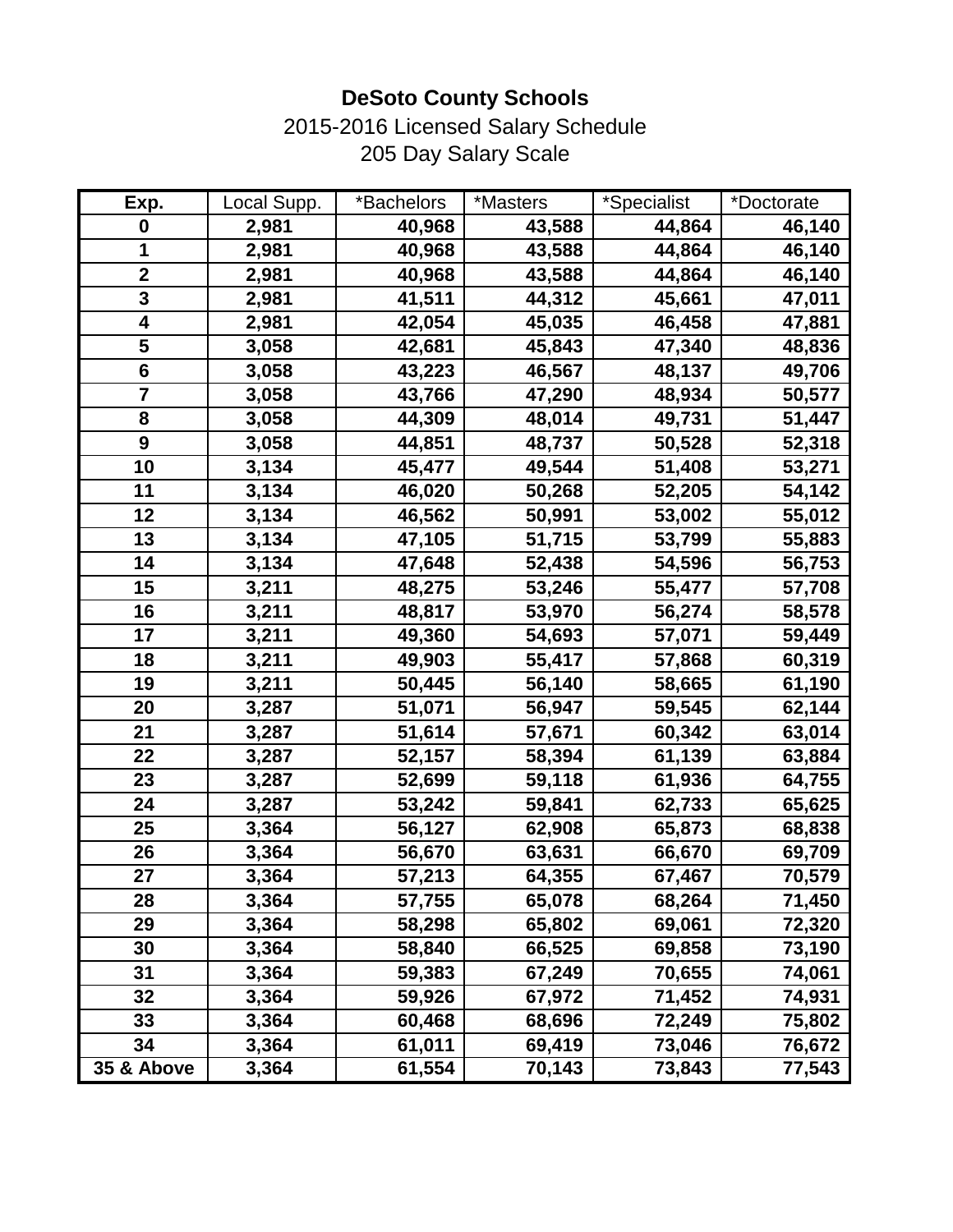2015-2016 Licensed Salary Schedule 210 Day Salary Scale

| Exp.                    | Local Supp. | *Bachelors | *Masters | *Specialist | *Doctorate |
|-------------------------|-------------|------------|----------|-------------|------------|
| $\boldsymbol{0}$        | 2,981       | 41,967     | 44,651   | 45,959      | 47,266     |
| 1                       | 2,981       | 41,967     | 44,651   | 45,959      | 47,266     |
| $\mathbf 2$             | 2,981       | 41,967     | 44,651   | 45,959      | 47,266     |
| 3                       | 2,981       | 42,523     | 45,393   | 46,775      | 48,157     |
| 4                       | 2,981       | 43,079     | 46,134   | 47,591      | 49,049     |
| 5                       | 3,058       | 43,722     | 46,961   | 48,494      | 50,027     |
| $6\phantom{1}$          | 3,058       | 44,277     | 47,703   | 49,311      | 50,919     |
| $\overline{\mathbf{7}}$ | 3,058       | 44,833     | 48,444   | 50,127      | 51,810     |
| 8                       | 3,058       | 45,389     | 49,185   | 50,944      | 52,702     |
| $\boldsymbol{9}$        | 3,058       | 45,945     | 49,926   | 51,760      | 53,594     |
| 10                      | 3,134       | 46,586     | 50,753   | 52,662      | 54,571     |
| 11                      | 3,134       | 47,142     | 51,494   | 53,478      | 55,462     |
| 12                      | 3,134       | 47,698     | 52,235   | 54,295      | 56,354     |
| 13                      | 3,134       | 48,254     | 52,976   | 55,111      | 57,246     |
| 14                      | 3,134       | 48,810     | 53,717   | 55,927      | 58,137     |
| 15                      | 3,211       | 49,452     | 54,545   | 56,830      | 59,116     |
| 16                      | 3,211       | 50,008     | 55,286   | 57,647      | 60,007     |
| 17                      | 3,211       | 50,564     | 56,027   | 58,463      | 60,899     |
| 18                      | 3,211       | 51,120     | 56,769   | 59,280      | 61,791     |
| 19                      | 3,211       | 51,676     | 57,510   | 60,096      | 62,682     |
| 20                      | 3,287       | 52,317     | 58,336   | 60,998      | 63,659     |
| 21                      | 3,287       | 52,873     | 59,077   | 61,814      | 64,551     |
| 22                      | 3,287       | 53,429     | 59,819   | 62,631      | 65,443     |
| 23                      | 3,287       | 53,985     | 60,560   | 63,447      | 66,334     |
| 24                      | 3,287       | 54,540     | 61,301   | 64,263      | 67,226     |
| 25                      | 3,364       | 57,496     | 64,442   | 67,480      | 70,517     |
| 26                      | 3,364       | 58,052     | 65,183   | 68,296      | 71,409     |
| 27                      | 3,364       | 58,608     | 65,924   | 69,112      | 72,301     |
| 28                      | 3,364       | 59,164     | 66,665   | 69,929      | 73,192     |
| 29                      | 3,364       | 59,720     | 67,407   | 70,745      | 74,084     |
| 30                      | 3,364       | 60,276     | 68,148   | 71,562      | 74,976     |
| 31                      | 3,364       | 60,831     | 68,889   | 72,378      | 75,867     |
| 32                      | 3,364       | 61,387     | 69,630   | 73,195      | 76,759     |
| 33                      | 3,364       | 61,943     | 70,371   | 74,011      | 77,651     |
| 34                      | 3,364       | 62,499     | 71,113   | 74,827      | 78,542     |
| 35 & Above              | 3,364       | 63,055     | 71,854   | 75,644      | 79,434     |